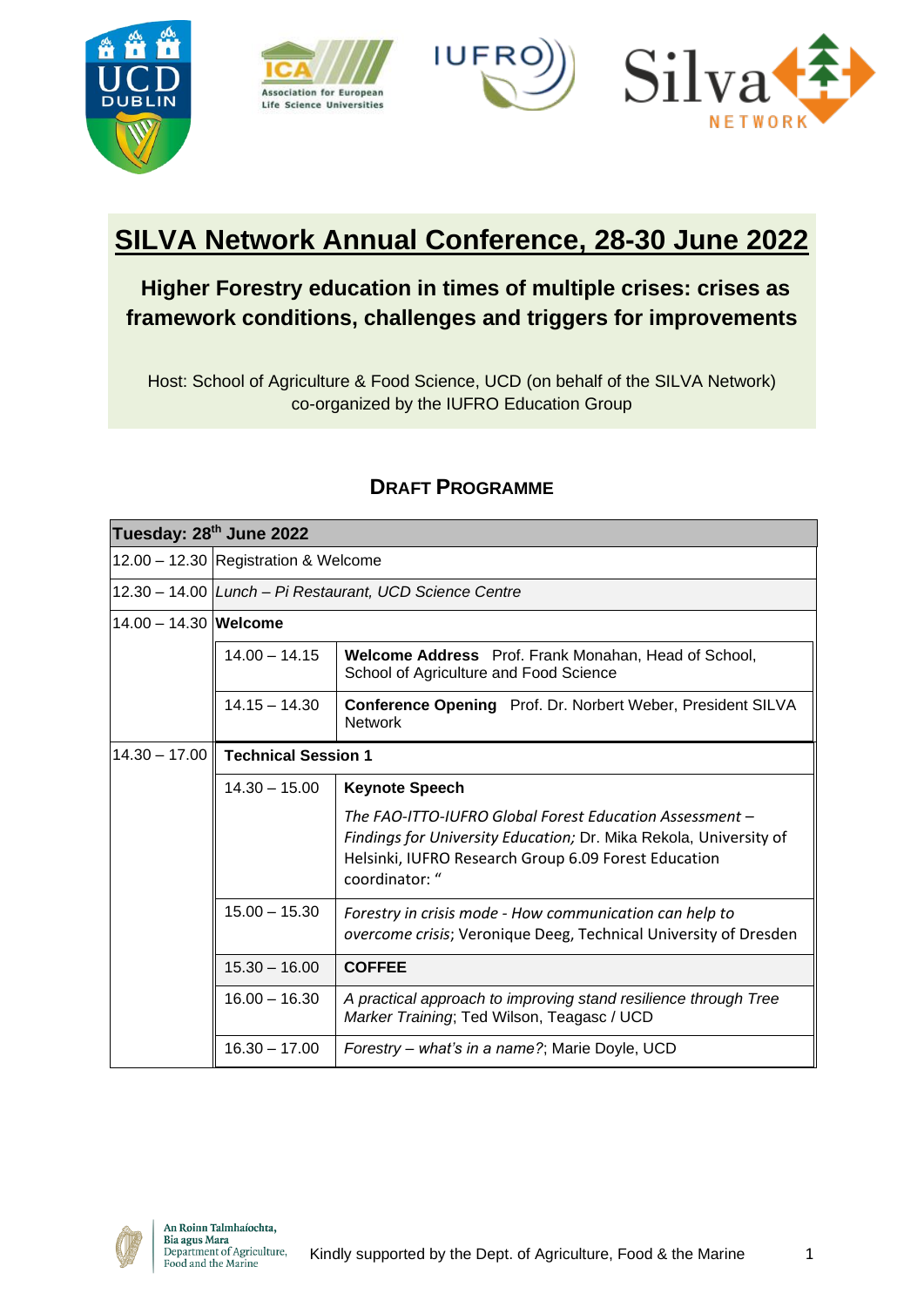| Wednesday: 29th June 2022 |                                                                                                        |                                                                                                                                                                                                                 |  |
|---------------------------|--------------------------------------------------------------------------------------------------------|-----------------------------------------------------------------------------------------------------------------------------------------------------------------------------------------------------------------|--|
| $9.00 - 12.30$            | <b>Technical Session 2:</b>                                                                            |                                                                                                                                                                                                                 |  |
|                           | $9.00 - 9.30$                                                                                          | <b>Keynote Speech</b>                                                                                                                                                                                           |  |
|                           |                                                                                                        | Proposals for the future development of $SILVA - a$ new European<br>Quality Assurance perspective of the Higher Education Area in<br>Forestry; Dr. Iring Wasser, ASIIN e.V.                                     |  |
|                           | $9.30 - 10.00$                                                                                         | Forest Europe - information and possible collaboration; Vera<br>Steinberg, Forest Europe                                                                                                                        |  |
|                           | $10.00 - 10.30$                                                                                        | Forestry education amid rising demands for more nature<br>conservation and wilderness: Insights from the Green4Care Project;<br>Dr. Deirdre O'Connor, UCD                                                       |  |
|                           | $10.30 - 11.00$                                                                                        | <b>COFFEE</b>                                                                                                                                                                                                   |  |
|                           | $11.00 - 11.30$                                                                                        | How to become a better forest education teacher and prepare your<br>students to meet the challenges of our world; Anne Nevgi, Niclas<br>Sandström & Mika Rekola, University of Helsinki                         |  |
|                           | $11.30 - 12.00$                                                                                        | Higher education of forestry in Hungary is being renewed: Bálint<br>Heil & Gábor Kovács, University of Sopron                                                                                                   |  |
|                           | $12.00 - 12.30$                                                                                        | University level forestry studies in the period of reforms of forestry<br>and higher education sectors in Lithuania; Vitas Marozas &<br>Remigijus Žalkauskas, Vytautas Magnus University Agriculture<br>Academy |  |
|                           | 12.30 - 14.00 Lunch - Pi Restaurant, UCD Science Centre                                                |                                                                                                                                                                                                                 |  |
| $14.00 - 17.30$           | <b>Technical Session 3</b>                                                                             |                                                                                                                                                                                                                 |  |
|                           | $14.00 - 14.30$                                                                                        | Reflections of an international student in Europe on Learning<br>Forest Science in the Covid-19 Pandemic Era; Alex Bimbo<br>Onatunji, University of Padova                                                      |  |
|                           | $14.30 - 15.00$                                                                                        | Irish Forestry Students Experience of Hybrid Learning; TBC                                                                                                                                                      |  |
|                           | $15.00 - 15.30$                                                                                        | <b>Poster Presentation</b>                                                                                                                                                                                      |  |
|                           | $15.30 - 16.00$                                                                                        | <b>COFFEE</b>                                                                                                                                                                                                   |  |
|                           | $16.00 - 17.00$                                                                                        | Conference Conclusions & General Discussion; Prof. Dr. Norbert<br>Weber, President SILVA Network                                                                                                                |  |
|                           | 17.00 - 18.00 General Assembly<br>- new members<br>- SILVA proceedings<br>meeting 2023: (theme, venue) |                                                                                                                                                                                                                 |  |
| 19.30                     | Conference Dinner - Dublin City Centre                                                                 |                                                                                                                                                                                                                 |  |

# **Thursday: 30th June 2022**

8.30 – 18.00 *Field visit to the forests of County Wicklow*

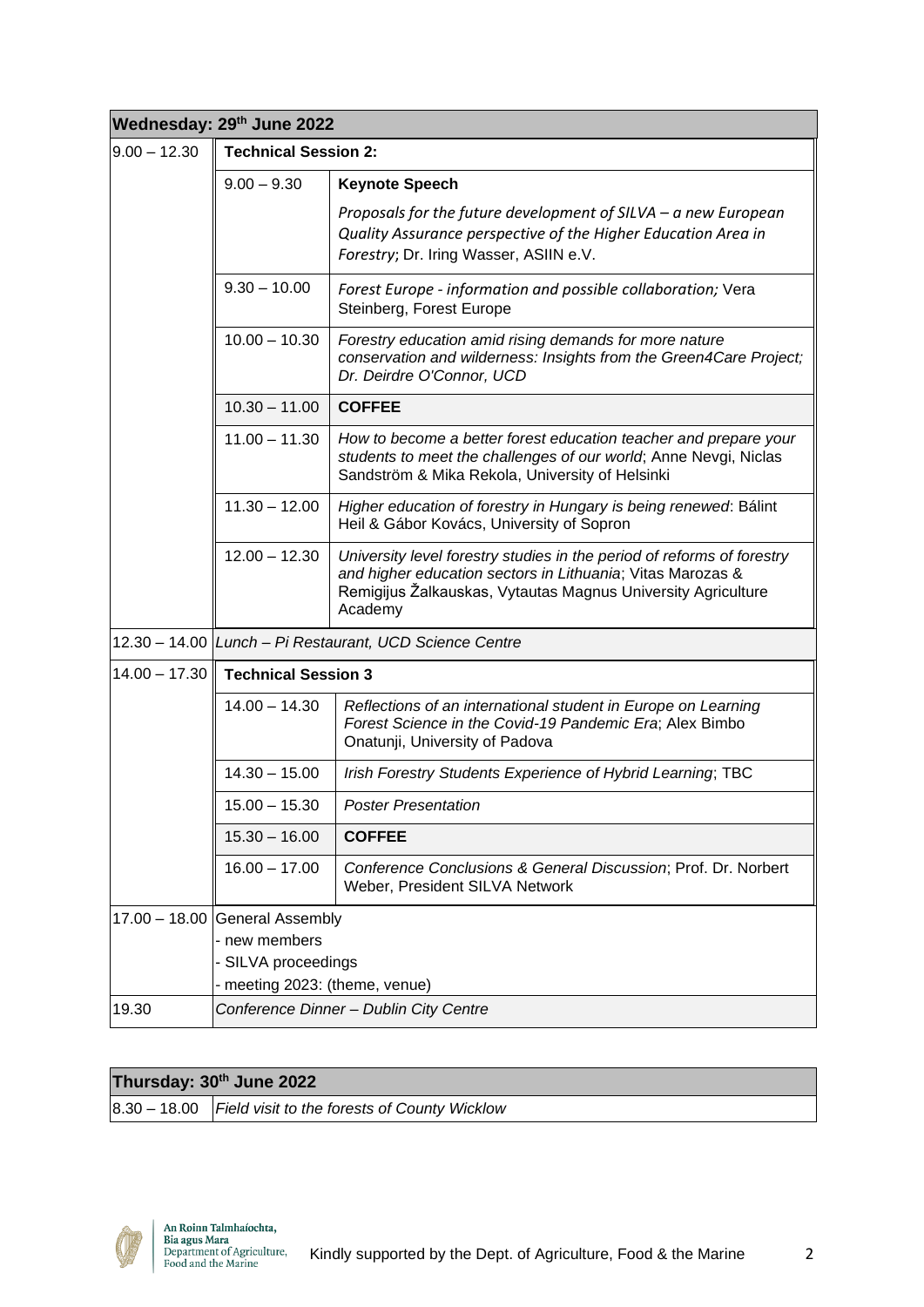#### TOPIC AND CALL FOR CONTRIBUTIONS

#### **Higher Forestry education in times of multiple crises: crises as framework conditions, challenges and triggers for improvements**

Resilience is the ability to emerge stronger from crisis situations. But how resilient is higher education in forestry? How does teaching and learning about forests address or respond to crises?

It could be said that higher education in forestry only really developed as a result of a crisis; in response to the devastation of forests and the great demand for wood for mining and smelting, Hans Carl von Carlowitz had already described a way out of the crisis in 1713. His idea of sustainable forestry had to be taught in order to become accepted in forestry practice. Since the foundation of the first forest universities in the  $19<sup>th</sup>$  century, forestry education has faced many crises that had left their impact on learning and teaching in forest sciences and related fields of study. Even today we are confronted with multiple crises like climate change, the Corona pandemic and the war in Ukraine. These crises set new frameworks, (re)define teaching topics, and influence society, forests, forestry, and the universities themselves. However, crises often also open up new perspectives for us, allow better alternatives to come into focus, and thus become a window for new opportunities. Crises often are the origin of improved practices and products.

Crises can occur at various timeframes (short-, medium-, long-term) or scale (local, regional, global). At the global level, climate change and the Corona pandemic in particular have influenced forestry teaching for several years. Transnationally, we are experiencing environmental hazards as well as economic, demographic and armed crises. Locally, we are dealing with criticism of forest management and timber production practices. At the micro level, we are repeatedly facing new problems and challenges in teaching. These crises affect us as individuals and as a society and can require changes in issues, organization, infrastructure, and resources. Are we addressing these adequately?

#### **Join us in sharing experiences! We look forward to contributions from students, lecturers and administrative staff with regard to …**

... types of crises:

- What kinds of resources are needed to develop and implement an effective crisis management in forest sciences education?
- Should forest universities and faculties be forerunners or "deliberate laggards" with regard to crisis adaptation?

… effects of crises:

- What lessons can we learn from crisis?
- Beyond the Corona pandemic: Which is the right path to the future: digital, blended or classroom teaching? Do students learn as much (or more) with digital methods as they do in classroom teaching?
- Changing educational conditions: What are the implications for forestry universities and universities of applied sciences in terms of organisational structures (e.g. cooperation, merger), infrastructures (e.g. buildings, digital), resources (e.g. financial) and staff?
- Armed conflicts and civil unrest: How to proceed with forestry education in affected regions?

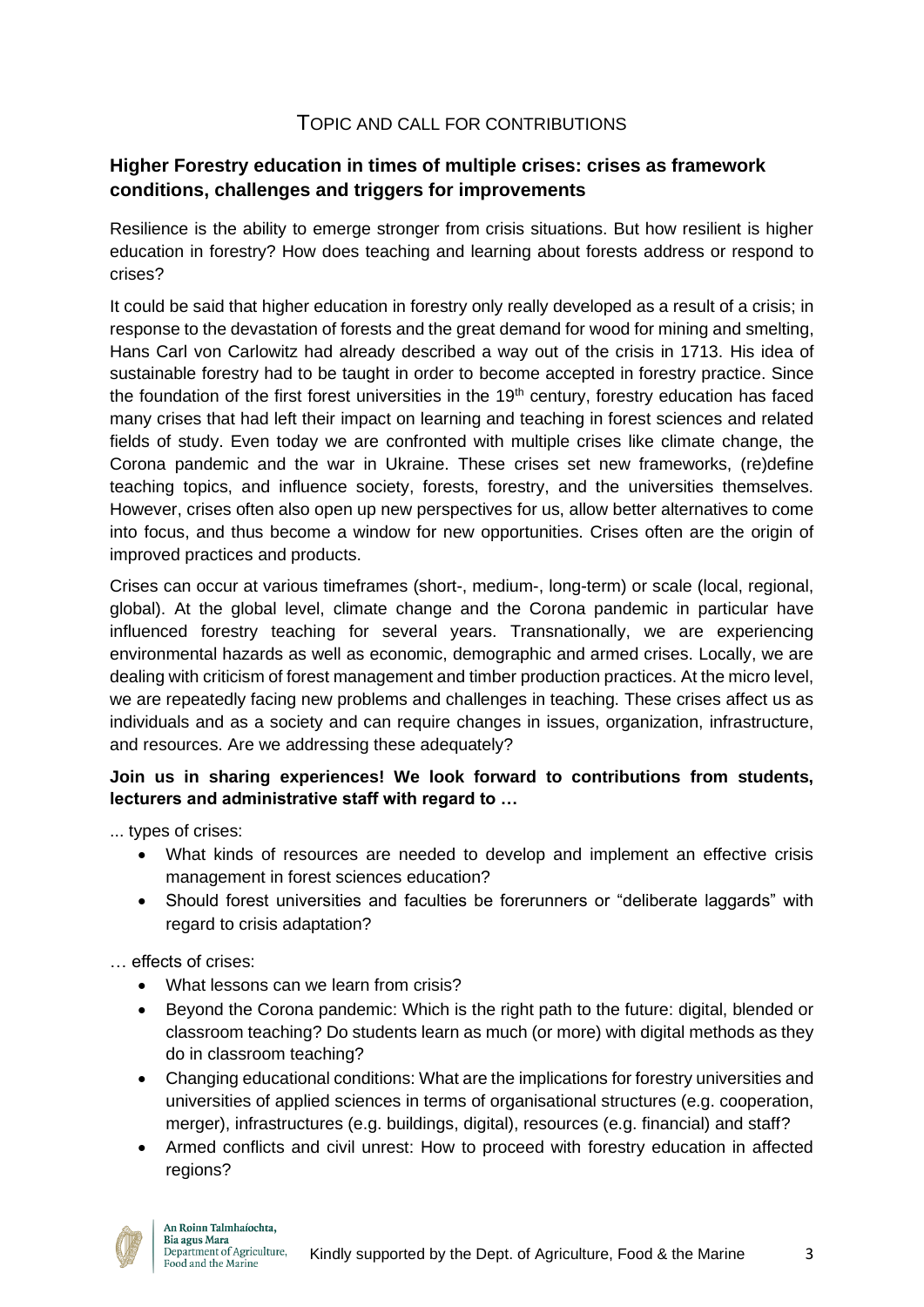… management of crises:

- Crises as a topic in teaching: How should crises be addressed in forestry education? Do we have to shift topics? Does forestry education already provide the right solutions?
- Crisis management skills: What skills are needed to manage crises in the lecture hall? How can we obtain teaching competencies in crisis management? How do we prepare our students to best avoid, mitigate and solve crises?
- Crisis communication: How to communicate during and about crises? How to reach all needed target groups? How can teachers and foresters tell the "right" story?
- Teaching Concepts: What can be achieved with adaptive or triple-loop-learning?
- … framework conditions, job markets, further education and lifelong learning:
	- Do we have enough forestry students against the background of increasing crises of forests?
	- How do we balance global crises and national needs in forestry education?
	- Does forestry education need to adapt to the value change towards rising demands for more nature conservation and wilderness?

#### **Participants are invited to submit an abstract by May 20th, 2022**

Please e-mail your abstract, of up to 300 words, to *silva-dublin@ucd.ie*.

The SILVA Board will decide on contributions (oral presentations / posters) and all applicants will be informed as soon as possible after the deadline. Confirmed and peer-reviewed papers will be published in the Conference proceedings (SILVA Network Publications).

# **VENUE**

The conference will be hosted by the School of Agriculture & Food Science, University College Dublin.

Address: Agriculture & Food Science Centre, UCD, Belfield, Dublin 4, Ireland



During the field trip, participants will experience some of the highlights of forest history in Ireland and visit the private forests that welcome UCD Forestry students for parts of their practical learning.